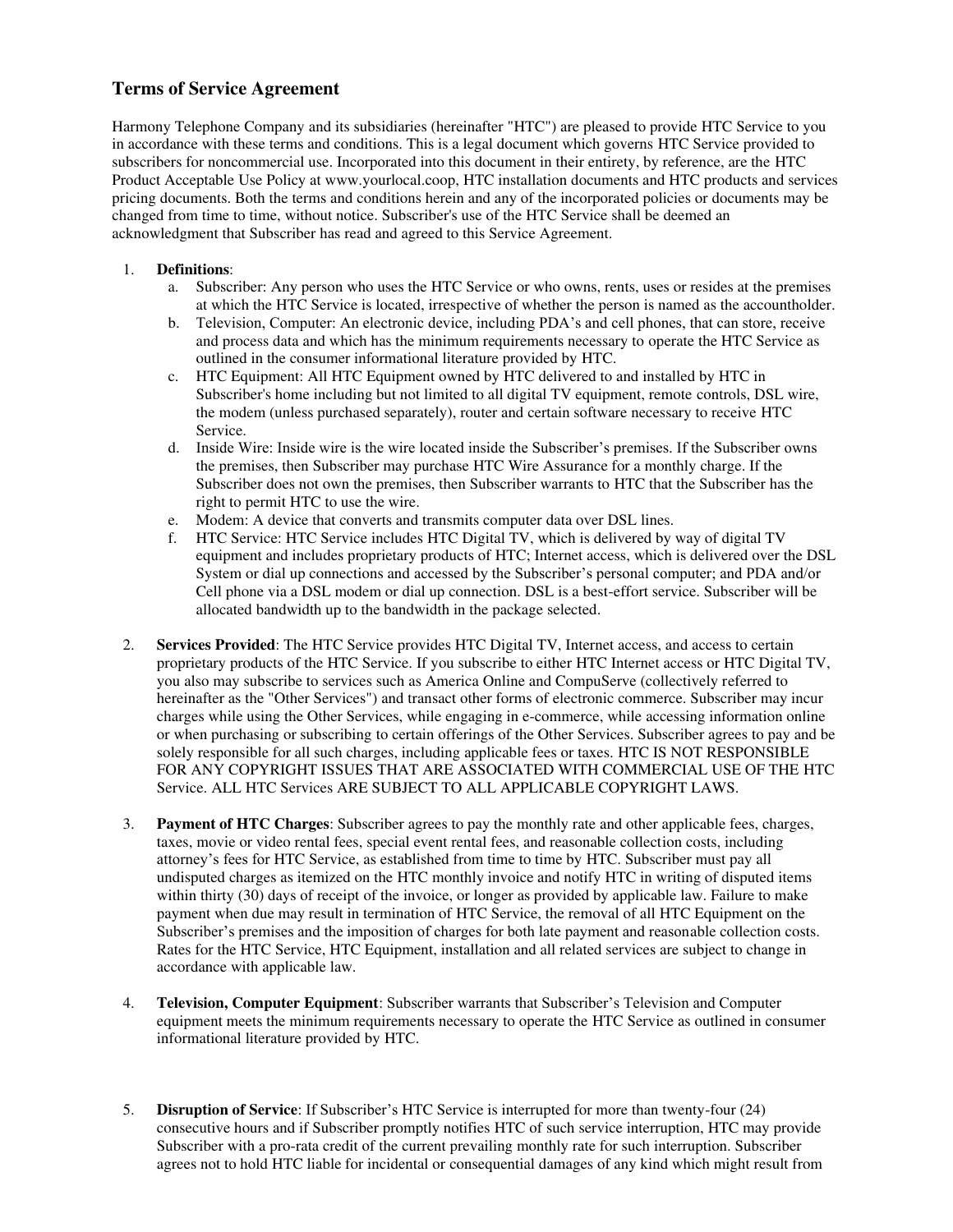any interruption of the HTC Service.

- 6. **Repair of HTC Equipment**: HTC will install, repair and maintain the digital TV equipment, router or modem on the Subscriber's premises if it was installed by HTC, is necessary for the provision of HTC Service, is located on the premises upon which it was originally installed and if no more than 24 months has elapsed since the date of installation, subject to the following conditions and limitations: Subscriber agrees to connect the HTC Equipment only to a 110 volt properly grounded electrical outlet and to provide continuous appropriate surge protection to all HTC Equipment. Subscriber agrees not to connect, disconnect or tamper with the HTC Equipment in any way. Subscriber agrees to pay HTC for any cost incurred by HTC for repair or replacement of any HTC Equipment due to alteration or damage to, misuse of or tampering with the Equipment by the Subscriber, effective immediately upon installation of HTC Service. HTC may impose a service charge if a technician is dispatched to repair HTC's Equipment due to Subscriber's alteration or damage to, misuse of or tampering with the Equipment if no fault is discovered in HTC's system or HTC Equipment. HTC shall have the right to presume misuse or other improper operations or handling by Subscriber in the event Subscriber requests repair or replacement more than twice in any twelve (12)-month period, or more than three times in any twenty-four (24)-month period. HTC shall have no obligation to fulfill any such repair or replacement request by Subscriber. Subscriber agrees to continuously insure the HTC Equipment against loss by fire, water, theft, natural disasters, vandalism or other loss and Subscriber agrees to indemnify and hold harmless HTC for any such loss. HTC is not responsible for the maintenance or repair of Subscriber's Computer, Modem (if Subscriber-owned) or any related or connected Subscriberowned equipment of whatever nature. HTC makes no warranties with respect to the HTC Equipment provided by HTC or to whether HTC Equipment is compatible with Subscriber's computer or television.
- 7. **Relocating Equipment**: HTC's system is highly sophisticated and sensitive. Any "break" in the integrity of the DSL system will subject the system to "ingress" of radio signals, which will disrupt your service and may affect that of others. DSL modems are not "portable" and are not permitted to operate at any location other than the address that appears on the subscriber's account and as installed by HTC. Accordingly, you agree that you will not relocate, move or in any way tamper with the HTC Service. Notwithstanding the foregoing, upon receipt of a request by Subscriber, HTC may relocate the HTC Service for Subscriber within Subscriber's premises at a time mutually agreed to by HTC and Subscriber, subject to applicable listed charges for such relocation. If the Subscriber moves outside of HTC's service area, Subscriber shall notify HTC promptly and this Agreement shall be terminated and the provisions of Section 14 shall apply to such termination. In all cases, Subscriber shall notify HTC pursuant to Section 8 below.
- 8. **Contact Address**: For any inquiries or notices required in connection with this Agreement, Subscriber shall contact HTC by writing to: Spring Grove Communications PO Box 516

Spring Grove, MN 55974 or alternatively by calling HTC at 498-3456.

- 9. **Subscriber Property**: HTC assumes no liability for the condition or repair of any Subscriber owned equipment of any nature whatsoever, hardware or software. Subscriber is responsible for the repair and maintenance of all such Subscriber equipment, hardware and software.
- 10. **Taxes**: Subscriber agrees to pay any local, state or federal taxes imposed or levied on or with respect to the HTC Service, the Other Services, the HTC Equipment or installation or service charges incurred.
- 11. **HTC's Rights**: HTC has no obligation to monitor HTC Service content. However, Subscriber acknowledges and agrees that HTC has the right to monitor content electronically from time to time and to disclose any information as necessary to satisfy or comply with any law, regulation or other appropriate governmental request, to operate HTC Service properly, or to protect HTC or its Subscribers. In some geographic service areas where the Company receives certain types of federal high-cost universal service support, we may be required by the FCC to measure and collect information concerning the speed and latency of broadband services provided to randomly-selected subscribers. Pursuant to applicable FCC guidelines, any required testing would be accomplished by using existing network management systems and tools. The FCC has adopted requirements regarding when tests would begin, when exactly we may perform the tests, and the number of active subscriber locations we would be required to test. Once testing begins, test results must be reported and certified to the Universal Service Administrative Company (USAC) and State Commission on an annual basis. As it relates to randomly-selected subscribers, this required performance testing is in addition to the automatic testing we may do to measure or monitor performance and improve our service levels generally.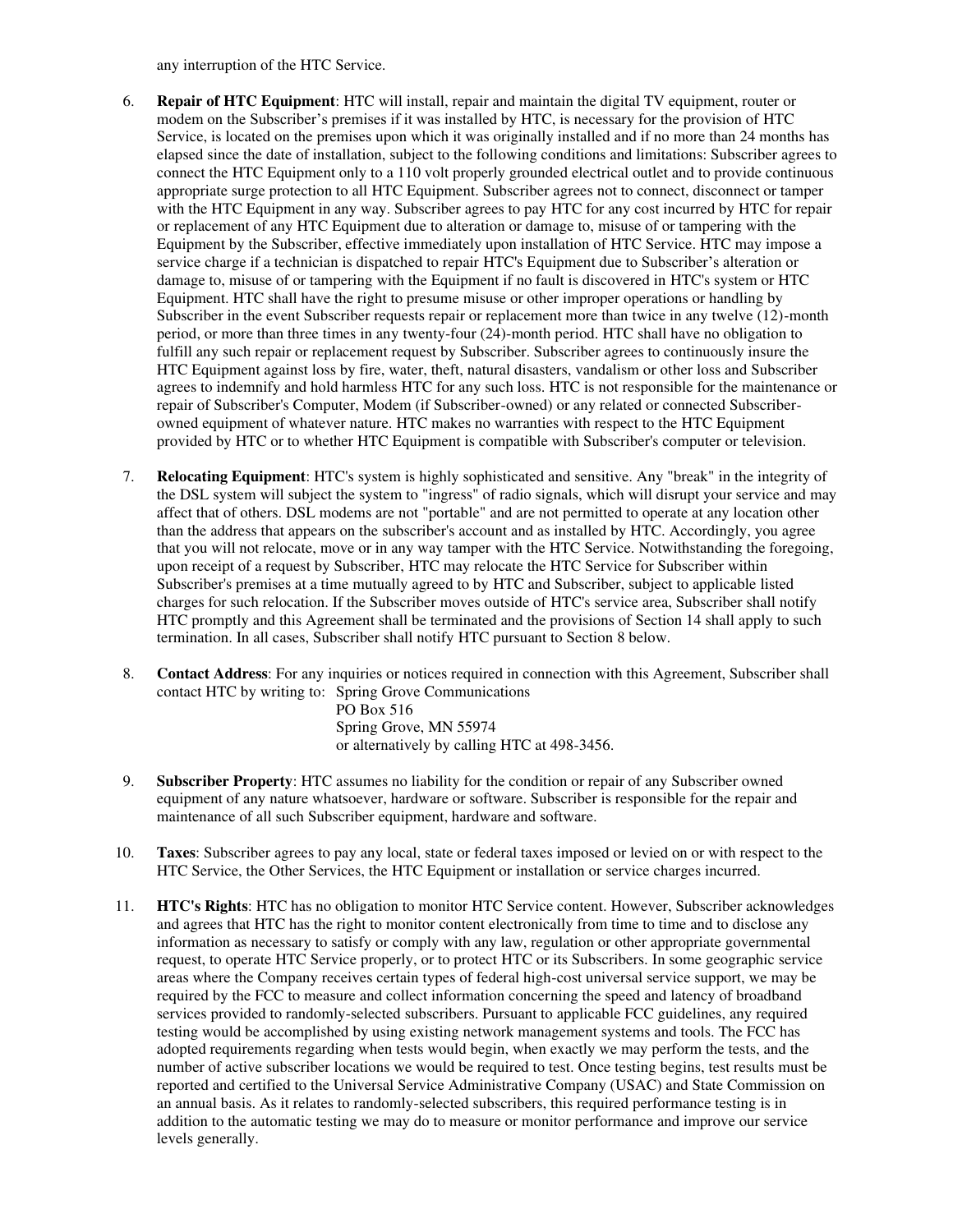- 12. **Access to Subscriber Premises**: Subscriber warrants that Subscriber is the owner of, or tenant in, the premises and is authorized to enter into and perform this Agreement. Subscriber grants to HTC, or its agents, the right to enter the premises for purposes of installing, connecting, disconnecting, inspecting, auditing, repairing, and removing any HTC Equipment installed or services provided by HTC. Subscriber agrees to hold HTC harmless for any claim of damage due to installing, connecting, disconnecting, inspecting, auditing, repairing, and removing any HTC Equipment installed or services provided by HTC.
- 13. **Assignment or Transfer**: This Agreement and the HTC Equipment supplied by HTC are not assignable or otherwise transferable by Subscriber.

## 14. **Termination and Expiration**:

- a. Termination by Subscriber: Unless otherwise terminated, this Agreement shall automatically renew on a month to month basis. Subscriber acknowledges that upon such renewal all pricing is subject to change at HTC's sole discretion.
- b. Termination for Bankruptcy: HTC shall have the right to terminate this Agreement immediately in the event that Subscriber makes an assignment for the benefit of creditors, or a voluntary or involuntary petition is filed by or against Subscriber under any law having for its purpose the adjudication of Subscriber as bankrupt or the reorganization of Subscriber.
- c. Termination for Breach: In the event of any breach of this Agreement by Subscriber, or the failure of Subscriber to abide by the rates, rules and regulations of HTC, or if Subscriber uses the HTC Service to violate any local, state or federal law, this Agreement may be, at HTC's sole option, terminated and HTC's Equipment removed. Failure of HTC to remove such HTC Equipment shall not be deemed abandonment thereof. Subscriber shall pay reasonable collection and/or attorney's fees to HTC in the event HTC finds it necessary to enforce collection or to preserve and protect its rights under this Agreement.
- d. Obligations Upon Termination: The Subscriber agrees that upon termination of this Agreement:
	- i. Subject to 14(a), Subscriber will pay HTC in full for Subscriber's use of the HTC Equipment and HTC Service up to the later of: 1) the effective date of termination of this Agreement 2) the date on which the HTC Service has been disconnected. The Subscriber agrees to pay HTC on a prorated basis for any use by the Subscriber of the HTC Service for a part of a month;
	- ii. Subscriber will promptly return all HTC Equipment to HTC. In the event that Subscriber fails to return any HTC Equipment within ten (10) days of the termination of this Agreement, Subscriber shall be liable to HTC for the actual replacement cost of such HTC Equipment, or be subject to a non-return fee, which fee shall be subject to change in accordance with applicable law.
- 15. **Renewal after Cancellation or Termination**: Subscriber acknowledges and agrees that in the event of renewal after cancellation or termination of HTC Service, Subscriber shall be subject to the pricing, warranties and terms of HTC as are effective at the time of such renewal and may be required to pay a security deposit.
- 16. **Change In HTC Service**: The HTC Service provided hereunder is subject to change in accordance with applicable law and policies of HTC.
- 17. **Disclaimer**: HTC assumes no liability for and exercises no control over the content contained in the Internet, HTC Service and Other Services, including content that is/may be adult oriented, such as pornographic, obscene, gambling or otherwise inappropriate or offensive material and/or information. Questions about blocking such content should be directed to HTC at the address and telephone number listed in this agreement. Further, HTC shall not be responsible for any products, merchandise or prizes promoted or purchased through the use of the Internet, HTC Service, or the Other Services.
- 18. **HTC Network**: The HTC Service utilizes a network that will allow bi-directional direct access to the Internet; i.e. Subscribers can directly access and respond to direct requests from Internet users outside the HTC Service network. The Network is not intended to protect Subscribers from hackers gaining access to their Computer and as such, Subscribers must not rely on HTC to provide such functions. HTC shall have no liability whatsoever for any claims, losses, actions, damages, suits or proceedings resulting from, arising out of or otherwise relating to damage to the Subscriber, Subscriber's private information of any nature or the Subscriber's Computer, Television or other equipment resulting from the actions of any third party including, without limitation, hackers or computer viruses.
- 19. **Limitation of Liability**: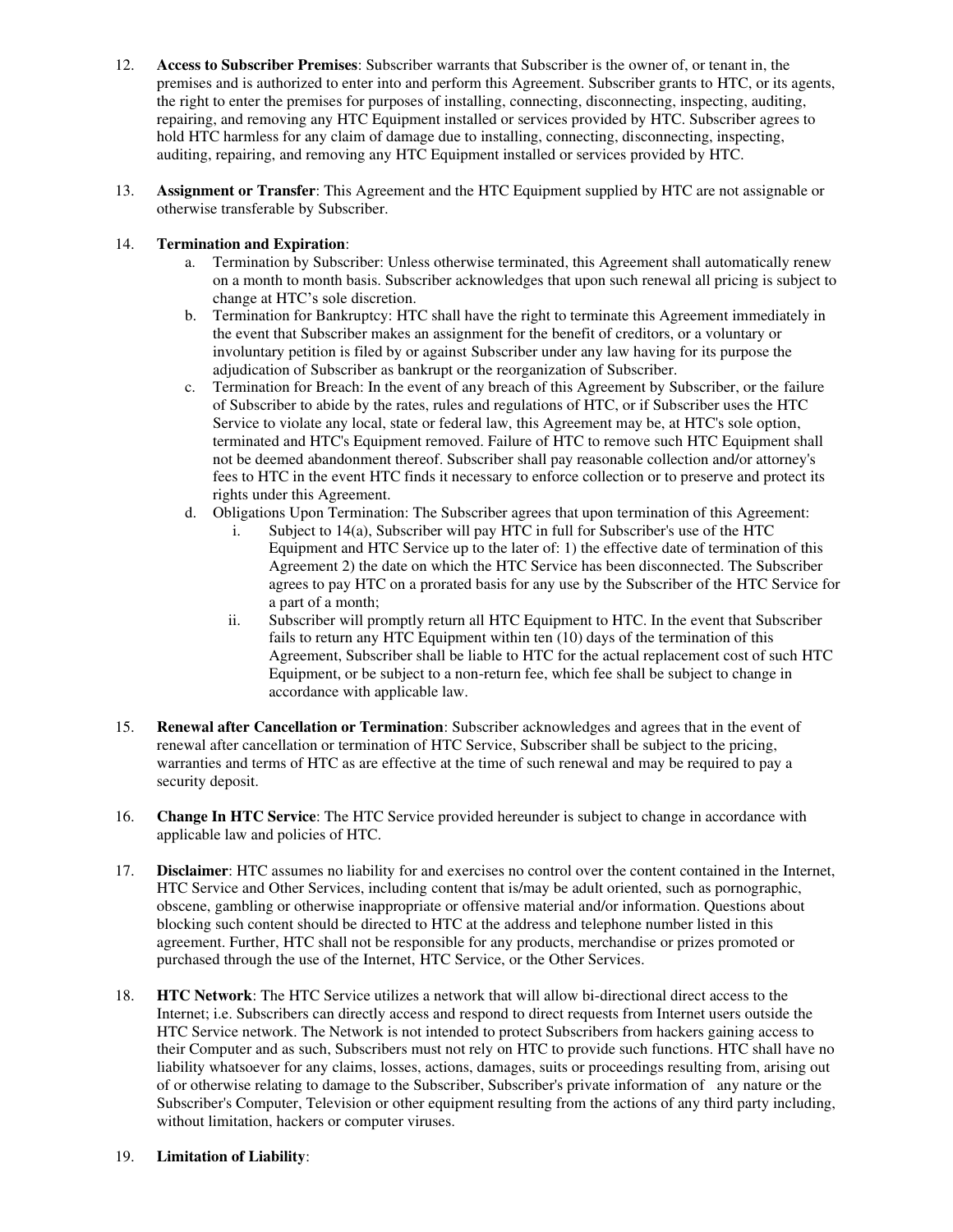- a. Subscriber expressly agrees that the use of HTC Services, software and HTC Equipment, as well as the purchase, download, or use of any third-party product or service provided by or accessed through HTC Service, is at Subscriber's sole risk and Subscriber acknowledges that this service and these materials are provided "as is" and "as available" for Subscriber's use, without warranties of any kind, whether express or implied. Neither HTC nor any third-party provider of services or products makes any representations or warranties with respect to any product or service offered through the HTC Service or the Other Services, and HTC shall not be party to nor responsible for monitoring any transaction between Subscriber and third party providers of products or services.
- b. Unless otherwise specifically provided in this Agreement, HTC will not be liable to the Subscriber or to any third party for:
	- (i) any direct, indirect, incidental, special, punitive or consequential losses or damages, including loss of profits, loss of earnings, loss of business opportunities and personal injuries (including death), resulting directly or indirectly out of, or otherwise arising in connection with the use of HTC Service by the Subscriber or any other use of the Other Services including without limitation, any damage resulting from or arising out of the Subscriber's reliance on or use of the HTC Service or the Other Services, or the mistakes, omissions, interruptions, deletion files, errors, defects, delays in operation, transmission, or any failure of performance of the HTC Service or the Other Services; and
	- (ii) any losses, claims, damages, expenses, liabilities or costs (including legal fees) resulting directly or indirectly out of, or otherwise arising in connection with, any allegation, claim, suit or other proceeding based upon a contention that the use of the HTC Service or the Other Services by the Subscriber or a third party infringes the copyright, patent, trademark, trade secret, confidentiality, privacy, or other industrial or intellectual property rights or contractual rights of any third party. This limitation applies to the acts, omissions, negligence and gross negligence of HTC, its officers, employees, agents, contractors or representatives which, but for this provision, would give rise to a cause of action against HTC in contract, tort or any other legal doctrine.
- 20. **Multiple Users**: Subscriber acknowledges that by using the HTC Service, Subscriber is agreeing to the terms and conditions of this Agreement on behalf of all persons who use the HTC Service or the Other Services through Subscriber's Computer, Television or other equipment. Subscriber shall be responsible for ensuring that all Subscribers understand and comply with the terms and conditions of this Agreement. Subscriber acknowledges and agrees that the Subscriber is responsible and liable for any and all breaches of the terms and conditions of this Agreement.
- 21. **Prohibited Uses of HTC Service**: Subscriber shall comply with all of HTC's standards for acceptable use with respect to the HTC Service and the Other Services and shall refrain from any and all illegal and/or inappropriate activities, including without limitation as outlined in the HTC Product Acceptable Use Policy. The HTC Product Acceptable Use Policy will be updated from time to time and the latest version will supersede all prior versions. Please check the website at www.yourlocal.coop for the most up to date HTC Product Acceptable Use Policy and Terms of Service Agreements. All users of HTC Services must fully comply with all copyright laws. In addition to the prohibitions outlined in the HTC Product Acceptable Use Policy, Subscribers, without written approval from HTC, may not:
	- a. Run any type of server on the system. This includes but is not limited to FTP, IRC, SMTP, POP, HTTP, SOCKS, SQUID, DNS or any multi-user forums;
	- b. Register or point a domain, sub-domain, or host name to any HTC IP address. Moreover, users may not have traffic redirected to the HTC Service;
	- c. Resell, share, or otherwise distribute the HTC Service or any portion thereof to any third party without the written consent of HTC. For example, Subscriber may not provide Internet access to others through a dial up connection, wireless access or host shell accounts over the Internet, provide email or news service, or send a news feed.
	- d. Copy, distribute or sub license any software provided by HTC, except that Subscriber may make one copy of each software program for back-up or archival purposes only;
	- e. FTP/HTTP. Subscriber should also be aware that when using the Computer to access files through means such as FTP (File Transfer Protocol) and HTTP (Hyper Text Transfer Protocol) Subscriber may open access to Subscriber's computer to other HTC users and Internet users. If Subscriber chooses to make use of such applications for file retrieval, Subscriber should take the appropriate security measures. HTC is not responsible in any manner whatsoever for such security.
- 22. **License Requirements**: Subscriber agrees to comply with all end user license requirements relative to any of the HTC Service or Other Services which Subscriber accesses pursuant to the terms of this Agreement.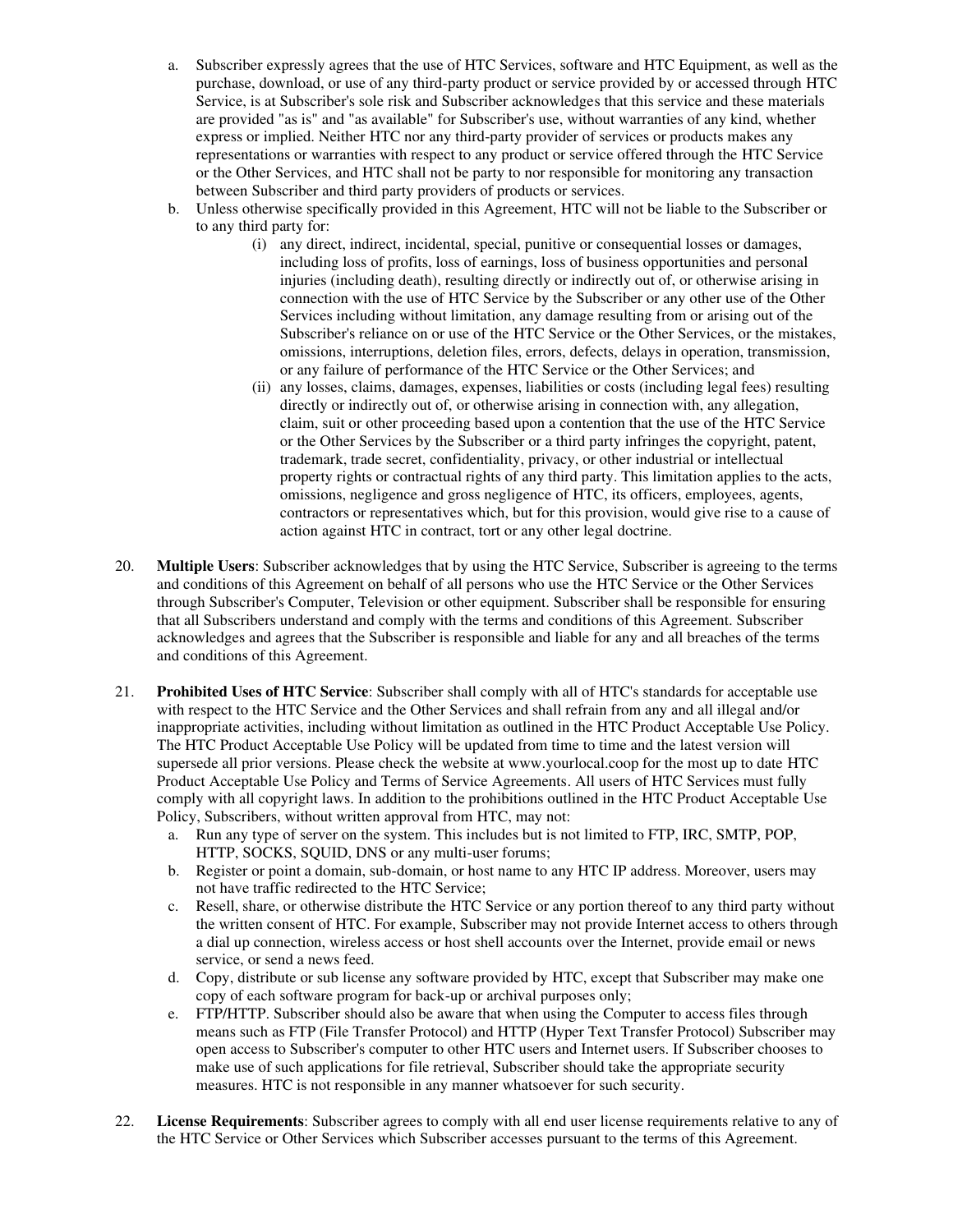- 23. **Back-up Requirements**: The Subscriber agrees to back up all existing Computer files by compiling them to another storage medium prior to installation of the HTC Equipment. HTC shall have no liability whatsoever for any damage to or loss or destruction of any of Subscriber's software, files, data, or peripherals.
- 24. **Virus Protection**: Subscriber must have current/continuing virus protection at their sole cost.

## 25. **HTC Shall not be Liable for**:

a. (i) Eavesdropping: Any information sent by the Subscriber over the HTC Service network is sent at the Subscriber's sole risk, and HTC shall have no liability whatsoever for any claims, losses, actions, damages, suits or proceedings arising out of or otherwise relating to such actions by the Subscriber. (ii) Multiple Computer Connections: When Subscriber's Computer is connected to a DSL Modem, it constitutes a "local" segment. All Subscriber's Ethernet traffic on this local segment will be reflected by the DSL Modem in an unencrypted form onto the DSL network and be subject to eavesdropping, as previously described in subsection (a)(i) above.

(iii) File and Print Sharing: Subscriber understands that users outside the Subscriber's home may be able to access Subscriber's Computer. Further, some software includes capabilities that permit other users across a network such as HTC and the Internet to gain access to the Subscriber's Computer and to the software, files and data stored on the Computer.

b. Any Subscriber who,

(i) chooses to participate in the HTC Service using other than a single, stand-alone Computer connected to the local segment, if and when this capability is offered, or (ii) chooses to enable capabilities such as file sharing, print sharing or other capabilities that allows users to gain access to Subscriber's Computer, hereby acknowledges and agrees that the Subscriber

- does so at the Subscriber's own risk. c. Any copyright violations by Subscriber.
- 26. **Security**: See HTC Product Acceptable Use Policy.
	- a. HTC reserves the right to protect the integrity of its network and resources by any means it deems appropriate. This includes but is not limited to: port blocking, email virus scanning, denying email from certain domains, and putting limits on bandwidth and email.
	- b. Subscriber is solely responsible for any misuse of the HTC Service or the Other Services, as well as for the security of any device you choose to connect to the HTC Service, including any data stored on that device, all as detailed more fully in the HTC Product Acceptable Use Policy.
- 27. **Inappropriate Content**: There may be content on the Internet or otherwise available through the HTC Service or the Other Services which may be offensive to some individuals, or which may not be in compliance with all local laws, regulations and other rules. For example, it is possible to obtain access to content which is pornographic or offensive, particularly for children. Neither HTC nor any of its distribution affiliates can assume any responsibility for the content contained on the Internet or otherwise available through the Other Services. You must assume the risk of accessing content through the HTC Service; and neither HTC nor any of its distribution affiliates shall have any liability for any claims, losses, actions, damages, suits or proceedings arising out of or otherwise relating to access to such content. Parents may want to use a program capable of restricting access to sexually explicit material on the Internet or television or programming rental. Content questions or complaints should be addressed to the content provider or HTC at the address and telephone number listed in this Agreement. You are solely responsible for any information which you publish on the Web or other Internet services. You must ensure that the recipient of the content is appropriate. For example, you must take appropriate precautions to prevent minors from receiving inappropriate content. HTC and its distribution affiliates reserve the right to refuse to post or to remove any information or materials, in whole or in part, that HTC, in its sole discretion, deems to be offensive, indecent, or otherwise inappropriate regardless of whether such material or its dissemination is unlawful. By using the HTC Service or the Other Services to publish, transmit or distribute content, a user is warranting that the content complies with this Agreement and authorizes HTC and its distribution affiliates to reproduce, publish, distribute, and display such content worldwide.
- 28. **Electronic Mail**: Users must adhere to the HTC email policies set forth in the HTC Product Acceptable Use Policy. HTC may, at its discretion, provide, offer for sale or subscription, or otherwise make available to Subscribers software or services for email filtering, antivirus scanning, and other email security solutions for the convenience of Subscribers. HTC shall not be responsible for nor have any liability with regard to the email that users receive, nor for any lost or filtered email, nor for any failure to prevent virus delivery or infection. Subscriber agrees that Subscriber has been informed that the HTC Service includes a filter that diverts commercial mass mailings ("spam") from user's inbox into a bulk mail folder. User will have 7 days to review any email diverted into the bulk mail folder, and to save or delete the email. Any email left in the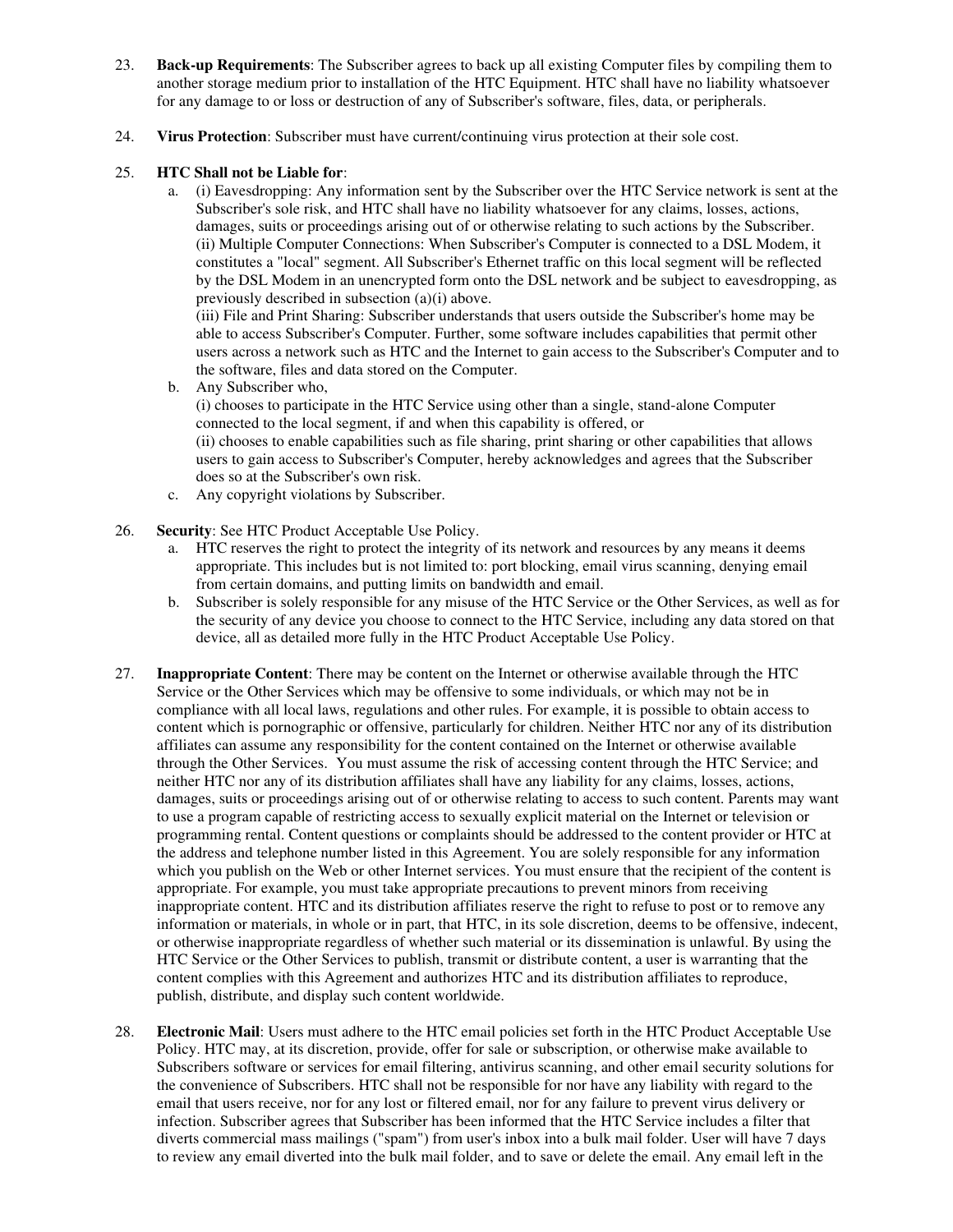bulk mail folder for over 7 days will be deleted by HTC. Subscriber has been informed in addition that Subscriber may opt out of this filtering service at any time by following the instructions in the User Guide. HTC is not responsible for the forwarding of email sent to any account which has been suspended or terminated. Such email will either be returned to sender, ignored, deleted, or stored temporarily at HTC's sole discretion. HTC reserves the right to reclaim any and all email addresses from Subscribers whose service has been canceled or terminated, regardless of the reason for such cancellation or termination.

- 29. **Newsgroups**: See HTC Product Acceptable Use Policy.
- 30. **Internet Relay Chat**: See HTC Product Acceptable Use Policy.
- 31. **Violation of HTC Product Acceptable Use Policy/Terms of Service**: HTC does not routinely monitor the activity of accounts for violation of this Policy. However, in our efforts to promote good citizenship within the Internet community, we will respond appropriately if we become aware of inappropriate use of the HTC Service. Neither HTC nor any of its distribution affiliates has any obligation to monitor transmissions made on the HTC Service or the Other Services. However, HTC and its distribution affiliates have the right to monitor such transmissions from time to time and to disclose the same in accordance with these terms and conditions. You hereby authorize HTC and its distribution affiliates to cooperate with (i) law enforcement authorities in the investigation of suspected criminal violations, and (ii) system administrators at other Internet service providers or other network or computing facilities in order to enforce this Agreement. Such cooperation may include HTC providing the user name, IP address, or other identifying information. Upon termination of an account, HTC is authorized to delete any files, programs, data and email messages associated with such account. The failure of HTC or its distribution affiliates to enforce this Agreement, for whatever reason, shall not be construed as a waiver of any right to do so at any time. You agree that, if any portion of this Agreement is held invalid or unenforceable, that portion will be construed consistent with applicable law as nearly as possible, and the remaining portions of this Agreement will remain in full force and effect. This Agreement shall be exclusively governed by, and construed in accordance with, the laws of the State of Minnesota.
- 32. **Bandwidth, Data Storage and Other Limitations**: Subscriber agrees to comply with HTC's bandwidth, data storage and other limitations of HTC Service as established and modified by HTC from time to time. Subscriber agrees that its activity will not improperly restrict, inhibit or degrade any other user's use of HTC Service, nor represent (in the sole judgment of HTC) an unusually large burden on the network itself. In addition, Subscriber agrees that its activity will not improperly restrict, inhibit, disrupt, degrade or impede HTC's ability to deliver and monitor HTC Service, backbone, network nodes, and/or other network services. Your email account is limited to 10 megabytes of storage space and to 90 days of storage. HTC reserves the right to modify, delete, or otherwise correct any accounts that exceed either limitation. Subscribers will be allocated 5 megabytes of server space. All electronic information of any nature will only be stored by HTC for a period of 90 days. To preserve email you do not want deleted, you can set your email account to ensure that your email is automatically stored on your computer's hard drive when you open it. Please check the Help section or the FAQ on your email client (e.g., Outlook Express) to find out how this can be done.
- 33. **Installation**: HTC does not represent, warrant, or covenant that installation modifications, including installing network cards or similar computer equipment, and modification of computer files such as INI, BAT, SYS, DLL and other system configuration files will not disrupt the normal operations of the Subscriber's Computer. HTC shall have no liability whatsoever for any damage resulting from the above or other file modifications.
- 34. **Amendment**: HTC may, in its sole discretion, change, modify, add or remove portions of this Agreement at any time. HTC may notify Subscriber of any such changes to this Agreement by posting notice of such changes on the HTC Service, sending notice via email or postal mail, or posting the change at www.yourlocal.coop. The Subscriber's continued use of the HTC Service following notice of such change, modification, or amendment shall be deemed to be the Subscriber's acceptance of any such modification. If Subscriber does not agree to any modification of this Agreement, Subscriber must immediately cease using the HTC Service and notify HTC that Subscriber is terminating this Agreement in accordance with Section 14 of this Agreement. Additionally, this Agreement may be superseded by an HTC user subscription agreement subject to your approval, which shall be indicated by your use of the HTC Service described therein.
- 35. **HTC DVR:** The HTC DVR service gives you the ability to access audio, video, and other media over which HTC exercises no editorial or programming control ("Third Party Content"). You understand that:
	- a. HTC does not guarantee the access to or the ability to record, display, or transfer any particular